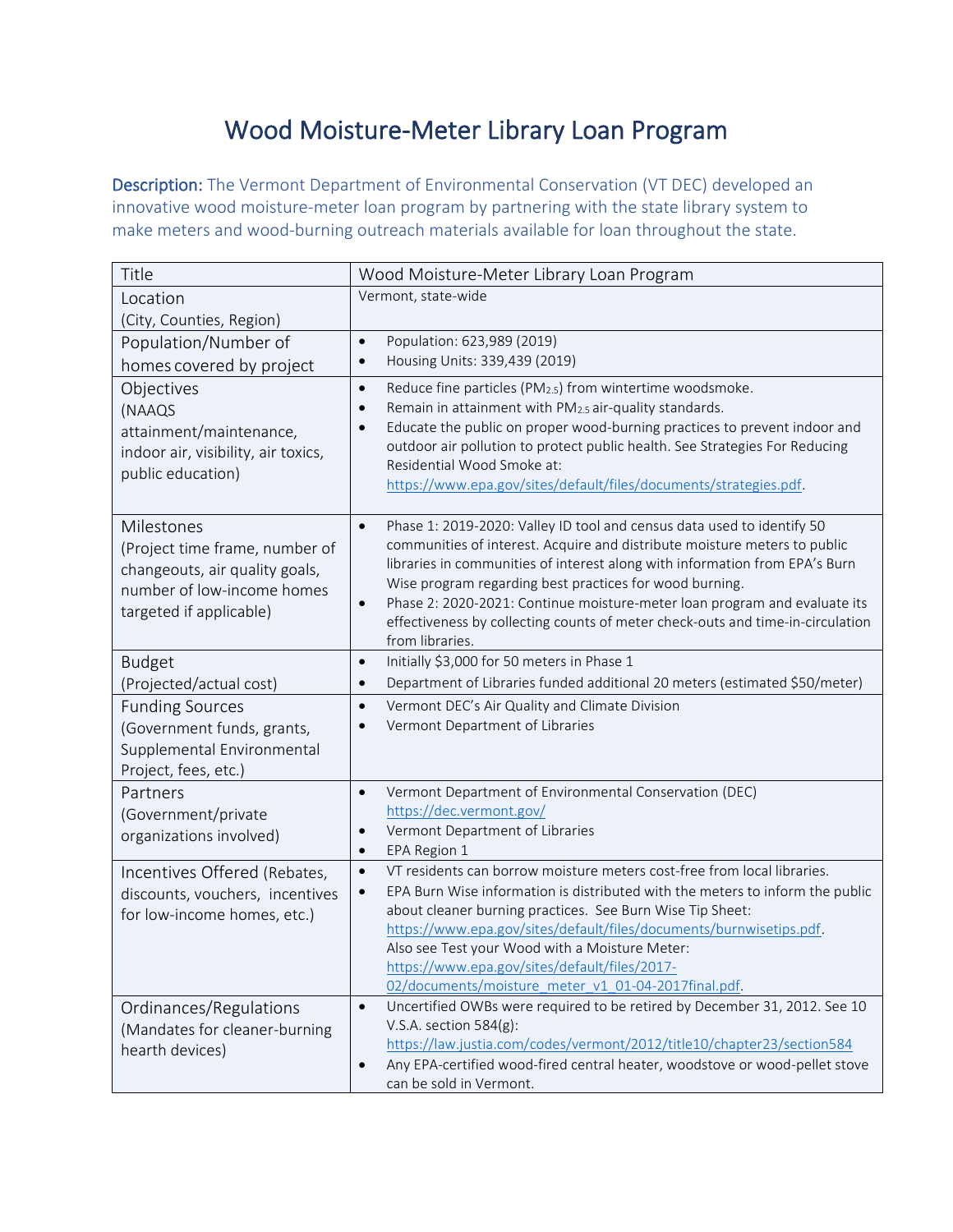| Title                                                                                                                                | Wood Moisture-Meter Library Loan Program                                                                                                                                                                                                                                                                                                                                                                                                                                                                                                                                                                                                                                                                                                                                                                                                                                                                                                                                                                                                                                                                                                                                                                                                                                                                                                                                                                                               |
|--------------------------------------------------------------------------------------------------------------------------------------|----------------------------------------------------------------------------------------------------------------------------------------------------------------------------------------------------------------------------------------------------------------------------------------------------------------------------------------------------------------------------------------------------------------------------------------------------------------------------------------------------------------------------------------------------------------------------------------------------------------------------------------------------------------------------------------------------------------------------------------------------------------------------------------------------------------------------------------------------------------------------------------------------------------------------------------------------------------------------------------------------------------------------------------------------------------------------------------------------------------------------------------------------------------------------------------------------------------------------------------------------------------------------------------------------------------------------------------------------------------------------------------------------------------------------------------|
|                                                                                                                                      | Set-back and stack-height regulations apply to hydronic heaters, including a<br>$\bullet$<br>100-foot setback from the nearest residence, school or health care facility not<br>served by the hydronic heater.                                                                                                                                                                                                                                                                                                                                                                                                                                                                                                                                                                                                                                                                                                                                                                                                                                                                                                                                                                                                                                                                                                                                                                                                                         |
| Project Yardstick<br>(Number of woodsheds<br>constructed, number of stoves<br>replaced with new stoves or<br>other technology, etc.) | Moisture meters are available at 63 public libraries.<br>$\bullet$<br>Evaluation of effectiveness by count collection of meter check-outs and<br>$\bullet$<br>time-in-circulation. Varied demand for meters at libraries: some had little<br>initial interest while others had waiting lists. 17 libraries reported 120<br>checkouts for the first year of the program, potentially representing 30 check-<br>outs per month statewide.<br>Circulation of meters was reduced due to COVID-19 however, program is still<br>$\bullet$<br>ongoing.                                                                                                                                                                                                                                                                                                                                                                                                                                                                                                                                                                                                                                                                                                                                                                                                                                                                                        |
| Outreach/Marketing<br>(Radio/TV public service<br>announcements, workshops,<br>woodstoves expo, flyers,<br>mailouts, social media)   | Press release and social media posts in Sept 2020 gave details to the public<br>$\bullet$<br>for obtaining the moisture meters from the libraries.<br>Used VT Department of Library network to reach out to selected libraries.<br>$\bullet$<br>Word spread among library network and other libraries asked to participate<br>in program.<br>Front Porch Forum (social media website) was a popular and effective<br>$\bullet$<br>promotion platform.<br>Local TV station, newspaper, online news announcements. See:<br>$\bullet$<br>https://www.wcax.com/2020/09/15/moisture-meters-can-be-rented-out-for-<br>free-at-vermont-libraries/; https://vermontjournal.com/news/firewood-<br>moisture-meter-loan-program-at-rockingham-library/;<br>https://www.burlingtonfreepress.com/story/news/2020/09/15/you-<br>firewood-ready-burn-vermont-libraries-can-help-you-find-out/5802100002/;<br>https://www.rutlandherald.com/news/wood-moisture-meters-available-at-<br>select-libraries/article 593efc79-7052-5325-9448-649564dfa404.html.<br>Posted advertisements and meters on display at the check-out desk in<br>$\bullet$<br>libraries where meters are available. These were effective at raising<br>awareness. See library announcements:<br>https://www.stowelibrary.org/blog/moisture-meter-now-available-for-<br>loan.php; https://richmondfreelibraryvt.org/2020/12/02/moisture-meter-for-<br>testing-firewood-available/. |
| Air Quality Data/Other<br>Results<br>(Air-quality status of project<br>area. Is improving indoor air<br>quality part of project?)    | PM <sub>2.5</sub> is a major contributor to air pollution on moderate AQI days in<br>$\bullet$<br>Vermont.<br>Average annual number of "good" AQI days has been continually increasing<br>$\bullet$<br>statewide.<br>Moisture-meter loan program was developed as part of EPA's PM Advance<br>$\bullet$<br>Program.<br>Indirect improvement of air quality (both indoor and outdoor) due to better<br>$\bullet$<br>burn practices from the moisture-meter program is difficult to quantify.<br>However, the program has been effective at raising awareness regarding the<br>importance of fuel quality/moisture content when heating with firewood.                                                                                                                                                                                                                                                                                                                                                                                                                                                                                                                                                                                                                                                                                                                                                                                   |
| Lessons Learned                                                                                                                      | Contacting state head of libraries is critical for buy-in and support. They<br>$\bullet$<br>network out to all libraries quickly and inter-library loan processes ensure<br>quick delivery of meters.<br>Educational outreach on proper wood-burning practices is essential.<br>$\bullet$                                                                                                                                                                                                                                                                                                                                                                                                                                                                                                                                                                                                                                                                                                                                                                                                                                                                                                                                                                                                                                                                                                                                              |